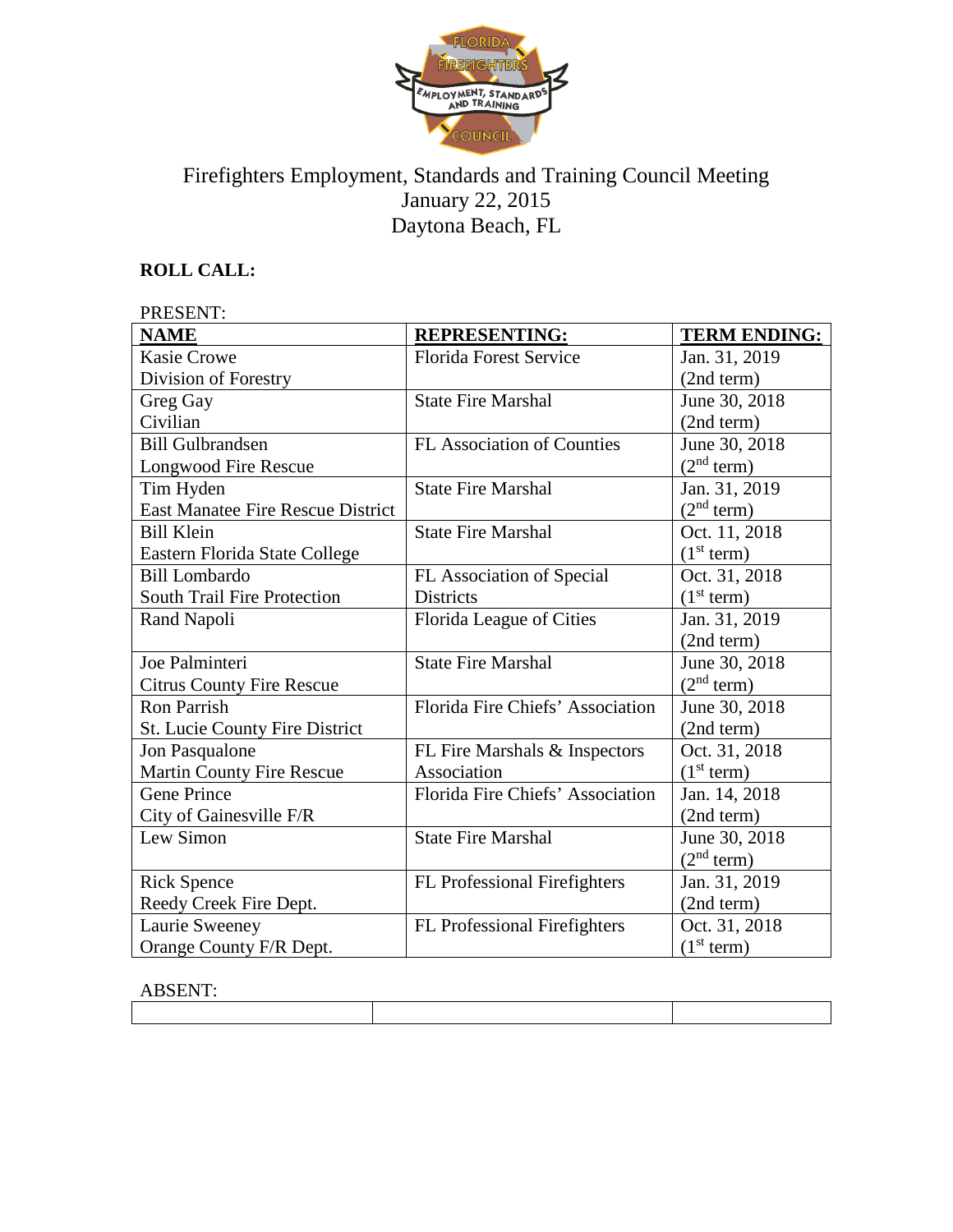The Firefighters Employment, Standards and Training Council meeting was called to order.

**On a motion duly made**, the minutes from the Firefighters Employment, Standards and Training Council meeting held on October 2, 2014 were approved.

## **Motion carried**.

Chairman Chief Gene Prince acknowledged the retirement of Bureau Chief Barry Baker and thanked him for his service. He also recognized the appointment of Chief Bill Wentlandt to the position of Bureau Chief for the Bureau of Fire Standards and Training, Florida State Fire College.

# **REPORT FROM DIVISION:** *given by Julius Halas, Director*

- Fire Service Awards to be held on April  $13 14$ , 2015
- Tallahassee Memorial Ribbon Cutting to be held on March 17, 2015
- Legislation
	- o SB 244 proposing to exempt all cities under 12,000 population, from F.S. Ch. 4 & 5, which is training, certification, standards and firefighter safety. This initiative is being addressed.
	- o Firefighter Retention language clean up
	- o Felony Convictions language clean up on revocations
	- o NFPA Fire Code
	- o Informational: FD hiring process interest in statewide CPAT

**On a motion duly made**, the Council shall send a letter of support to the CFO addressing SB 244.

### **Motion carried.**

# **REPORT FROM THE BUREAU:** *given by Bill Wentlandt, Bureau Chief*

- Volunteer Firefighter's certificate glitch for volunteers that happened sporadically after 2009. This is being reconciled and new certificates are being issued.
- Beginning January 1, 2015, when a class completes minimum standards, they automatically meet the Firefighter I standard and will receive a Volunteer Firefighter Certificate.
- Volunteer Firefighter Weekend at the Florida State Fire College will be held on April 21 – 26, 2015.
- Job Task Analysis
	- o Posting current information on our website
	- o Initiating on-site fire department interviews by contractor, 25 FD's will be visited
	- o The second phase will identify appropriate training, hours and curriculum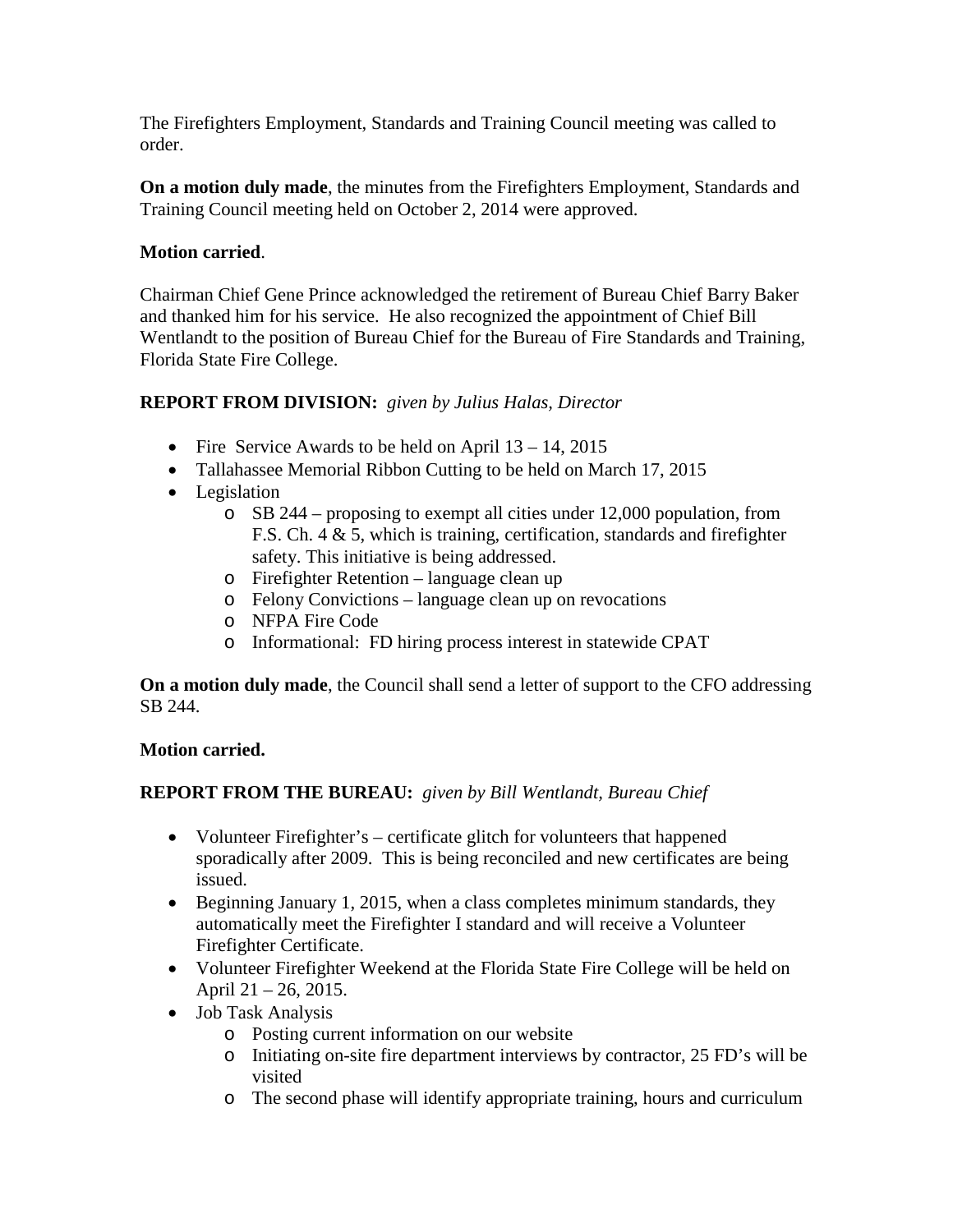- Chief Keith Cartwright, Reedy Creek
	- o Highlighted Health and Safety Conference
		- 230 attendees
		- 14.5 ceu's offered
		- Surveyed attendees for location preferences everyone is content with it being in Orlando since it is centrally located
		- Next year's conference will be held December  $7 9$ , 2015
- New Programs
	- o Safety Officer Certification will be adopted in rule within the next 60 days
	- o FLUSAR/HAZMAT looking to adopt these program areas. Anticipate completion by the second quarter of this year
	- o Initiating rule making to review the fire investigator program in the second half of this year. Will provide updates in future meetings
- Certification Exam Outcomes
	- o Fire Officer exam pass rates over 700 test takers
		- Fire Officer I 90%
		- Fire Officer II  $80\%$
		- Fire Officer III  $87\%$
		- Fire Officer IV  $100\%$
	- o Minimum Standards Written Exams through PearsonVue
		- $\blacksquare$  1,200 test takers 94% pass rate
- Exam Development
	- o Ongoing cycle of updates/review of every certification exam
	- o Upcoming in first quarter New Live Fire Instructor Exam
	- o Upcoming in first quarter Safety Officer Exam
	- o Upcoming in second quarter Firesafety Inspector Exam
- Rule Development
	- o Mandatory Rule Development is ongoing
		- $\bullet$  69A-62.024 requires standards for repair and maintenance of fire house and fire facilities – rule is still open
		- Bureau form updates
		- **Firefighter Exam Day specific to Minimum Standards** requirements – anticipate a third workshop (two have been completed)
- Fire College Updates
	- o New carpeting in classrooms and auditorium
	- o New tile floor in cafeteria
	- o New sound system is being requisitioned for auditorium
	- o Dredging Pond (silt removal)
	- o Smoke Tower repairs
	- o ADA project
	- o 1.9 million dollar burn building replacement
	- o Submitted for grant to replace fire apparatus